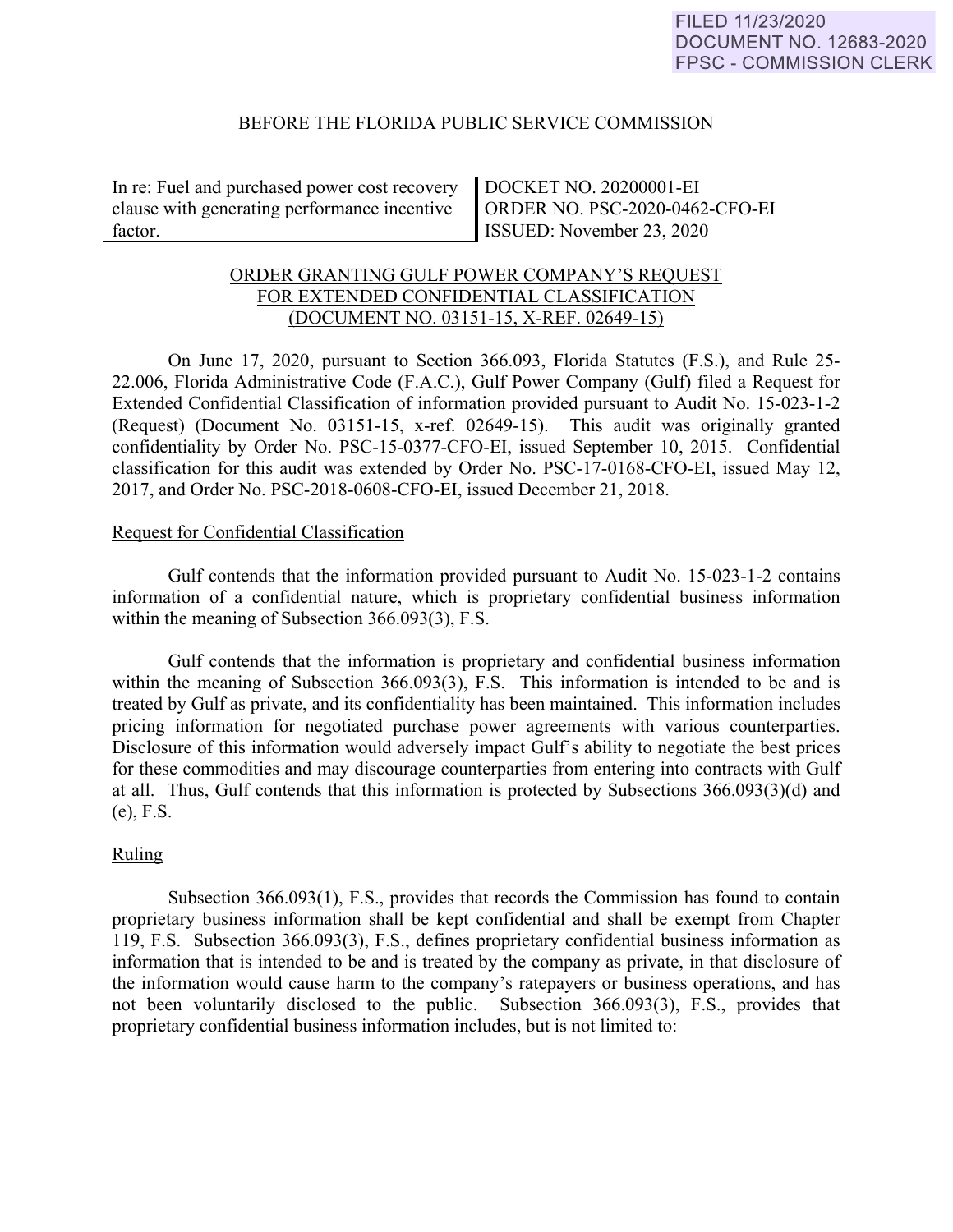d) Information concerning bids or other contractual data, the disclosure of which would impair the efforts of the public utility or its affiliates to contract for goods or service on favorable terms.

(e) Information relating to competitive interests, the disclosure of which would impair the competitive business of the provider of the information.

Upon review, it appears the information and data provided in this request satisfies the criteria set forth in Subsection 366.093(3), F.S., for classification as proprietary confidential business information. The pricing information for purchase power agreements appear to be "information concerning bids or other contractual data, the disclosure of which would impair the efforts of the public utility or its affiliates to contract for goods or services on favorable terms" and "information relating to competitive interests, the disclosure of which would impair the competitive business of the provider of the information." Thus the information identified in Document No. 03151-15, x-ref. 02649-15, shall be granted confidential classification.

Pursuant to Subsection 366.093(4), F.S., the information for which confidential classification is granted herein shall remain protected from disclosure for a period of up to 18 months from the date of issuance of this Order. At the conclusion of the 18-month period, the confidential information will no longer be exempt from Subsection 119.07(1), F.S., unless Gulf or another affected person shows, and the Commission finds, that the records continue to contain proprietary confidential business information.

Based on the foregoing, it is hereby

 ORDERED by Andrew Giles Fay, as Prehearing Officer, that Gulf Power Company's Request for Confidential Classification for portions of Audit No. 15-023-1-2 (Document No. 03151-15, x-ref. 02649-15), is granted. It is further

 ORDERED that the information in Document No. 03151-15, x-ref. 02649-15, for which confidential classification has been granted, shall remain protected from disclosure for a period of up to 18 months from the date of issuance of this Order. It is further

 ORDERED that this Order shall be the only notification by the Commission to the parties of the date of declassification of the materials discussed herein.